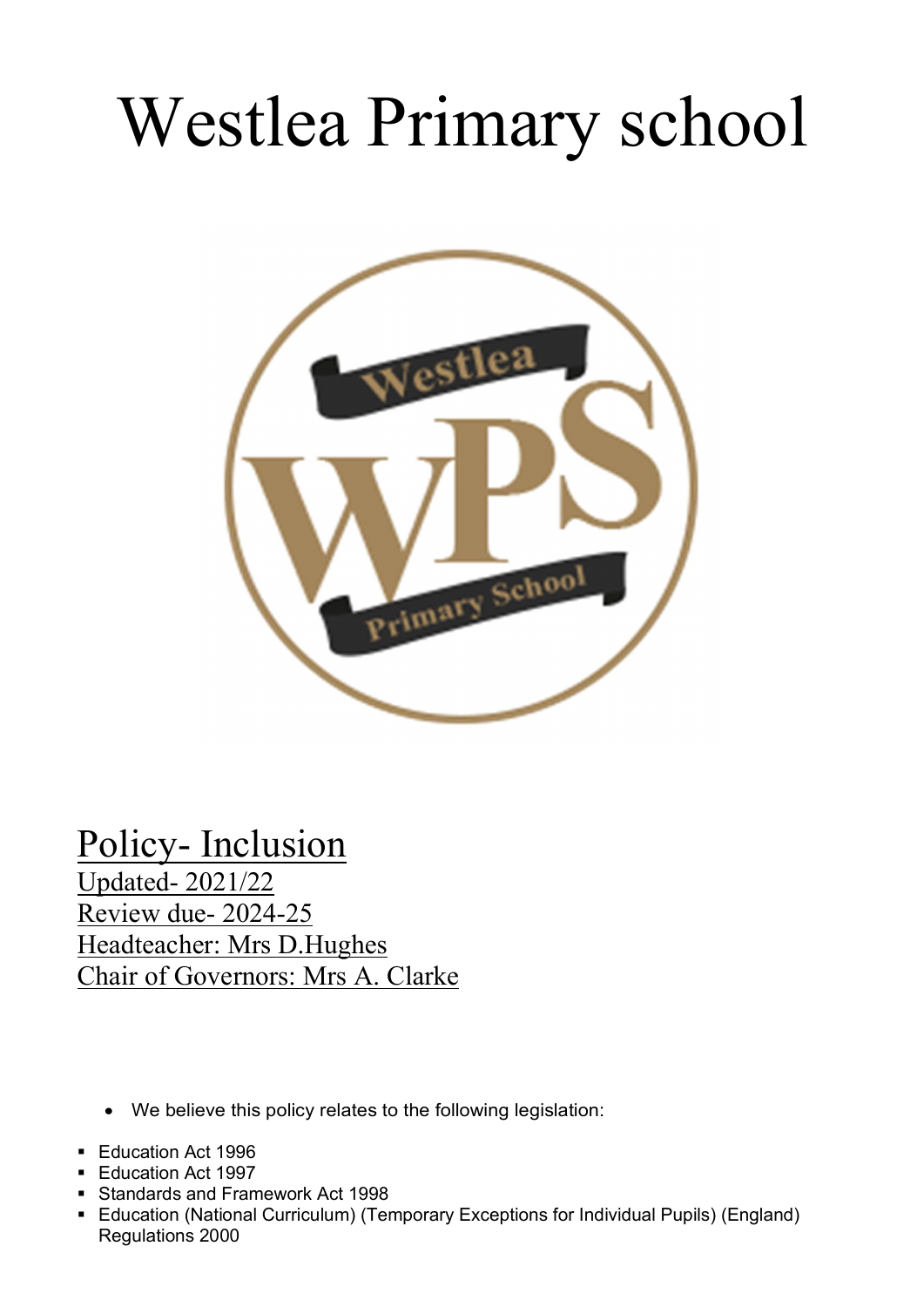**Education Act 2002** 

We believe that we are an educationally inclusive school as we are concerned about the teaching and learning, achievements, attitudes and well-being of all our pupils. We aim to provide places for all pupils who express a preference to join this school.

We work hard to offer equality of opportunity and diversity to all groups of pupils within school such as children:

- from both sexes:
- who have Special Educational Needs;
- who are looked after;
- **from minority faiths, ethnicities, travellers, asylum seekers, refugees;**
- who are gifted and talented:
- who are at risk of disaffection;
- who are young carers;
- who are sick:
- who have behavioural, emotional and social needs;
- **from families who are under stress**

We aim to provide a happy, healthy and safe school by providing high quality pastoral care, support and guidance by listening to the concerns of children and parents.

We want all our pupils to feel valued, secure and to be given opportunities to learn by providing a differentiated curriculum that caters for the needs of all pupils.

We aim to ensure that all pupils have access to all the school's resources and that they have the opportunity to experience success, are treated fairly and that their individual needs are met.

We believe we have a duty to bring together and include all groups within the school and the local community and to invite them to use the school facilities for additional learning opportunities.

For the benefit of all pupils we wish to work closely with the health service, social care, the learning and behaviour support team, and the Educational Psychologist.

We wish to work closely with the School Council and to hear their views and opinions as we acknowledge and support Article 12 of the United Nations Convention on the Rights of the Child that children should be encouraged to form and to express their views.

We as a school community have a commitment to promote equality. Therefore, an equality impact assessment has been undertaken and we believe this policy is in line with the Equality Act 2010.

#### Aims

- To provide places for all pupils who have expressed a preference to join this school.
- To give all girls and boys regardless of their age, special educational needs, ethnicity, attainment and background the right to learn together.
- To ensure all children are treated fairly and that their individual needs are met.
- To work with other schools to share good practice in order to improve this policy.

#### Responsibility for the Policy and Procedure

Role of the Governing Body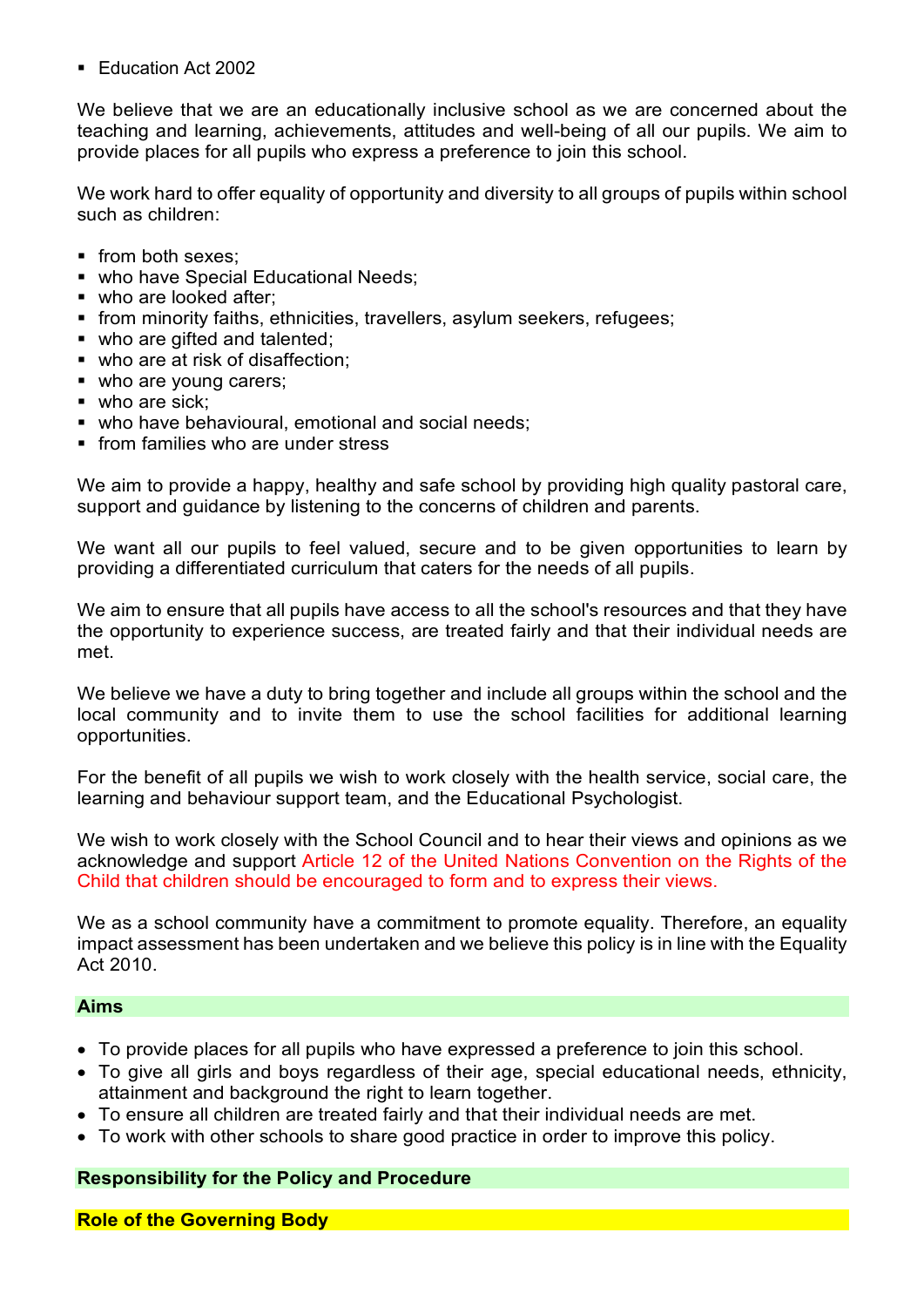The Governing Body has:

- delegated powers and responsibilities to the Headteacher to ensure all school personnel, pupils, parents and visitors to the school are aware of and comply with this policy;
- responsibility for ensuring the following policies are in place, kept up to date and effectively implemented:
	- $\triangleright$  Disability Equality Scheme
	- $\triangleright$  Special Educational Needs
	- $\triangleright$  Equal Opportunities
- responsibility for monitoring the educational achievement of all the above groups;
- **F** responsibility for ensuring that the statutory responsibilities of the SENCO are met;
- the task of ensuring the composition of the school personnel and that of the governors reflects groups within the local community;
- responsibility for ensuring that the school complies with all equalities legislation;
- nominated a designated Equalities governor (Chair) to ensure that appropriate action will be taken to deal with all prejudice related incidents or incidents which are a breach of this policy;
- **F** responsibility for ensuring funding is in place to support this policy;
- responsibility for ensuring this policy and all policies are maintained and updated regularly;
- **F** responsibility for ensuring all policies are made available to parents;
- responsibility for the effective implementation, monitoring and evaluation of this policy

# Role of the Headteacher

The Headteacher will:

- ensure all school personnel, pupils and parents are aware of and comply with this policy;
- work hard to create a positive school ethos where all individual needs are addressed and strengths celebrated:
- ensure the inclusion of pupils, school personnel, parents and the local community;
- work closely with the nominated governor;
- **work closely with the SENCO:**
- **have assessment in place to ensure that:** 
	- $\triangleright$  an effective pupil tracking system is in place
	- $\triangleright$  individual pupil needs are identified early and that strategies are put in place to address them
- ensure good lines of communication and strong links with parents and outside agencies are in place;
- **F** record all incidents of inequality;
- **work closely with the link governor:**
- **provide leadership and vision in respect of equality:**
- **provide quidance, support and training to all staff:**
- **namble 1** monitor the effectiveness of this policy by:
	- $\triangleright$  ensuring pupils are set challenging targets
	- $\triangleright$  analysing data to see if pupils from all groups are achieving their full potential
	- $\triangleright$  examining the number of pupils who have been excluded
	- $\triangleright$  analysing numbers of pupils from different groups attending extra-curricular activities
	- $\triangleright$  analysing attendance data
	- analysing RAISE online data
	- $\triangleright$  analysing numbers of pupils from different groups who are gifted and talented
- annually report to the Governing Body on the success and development of this policy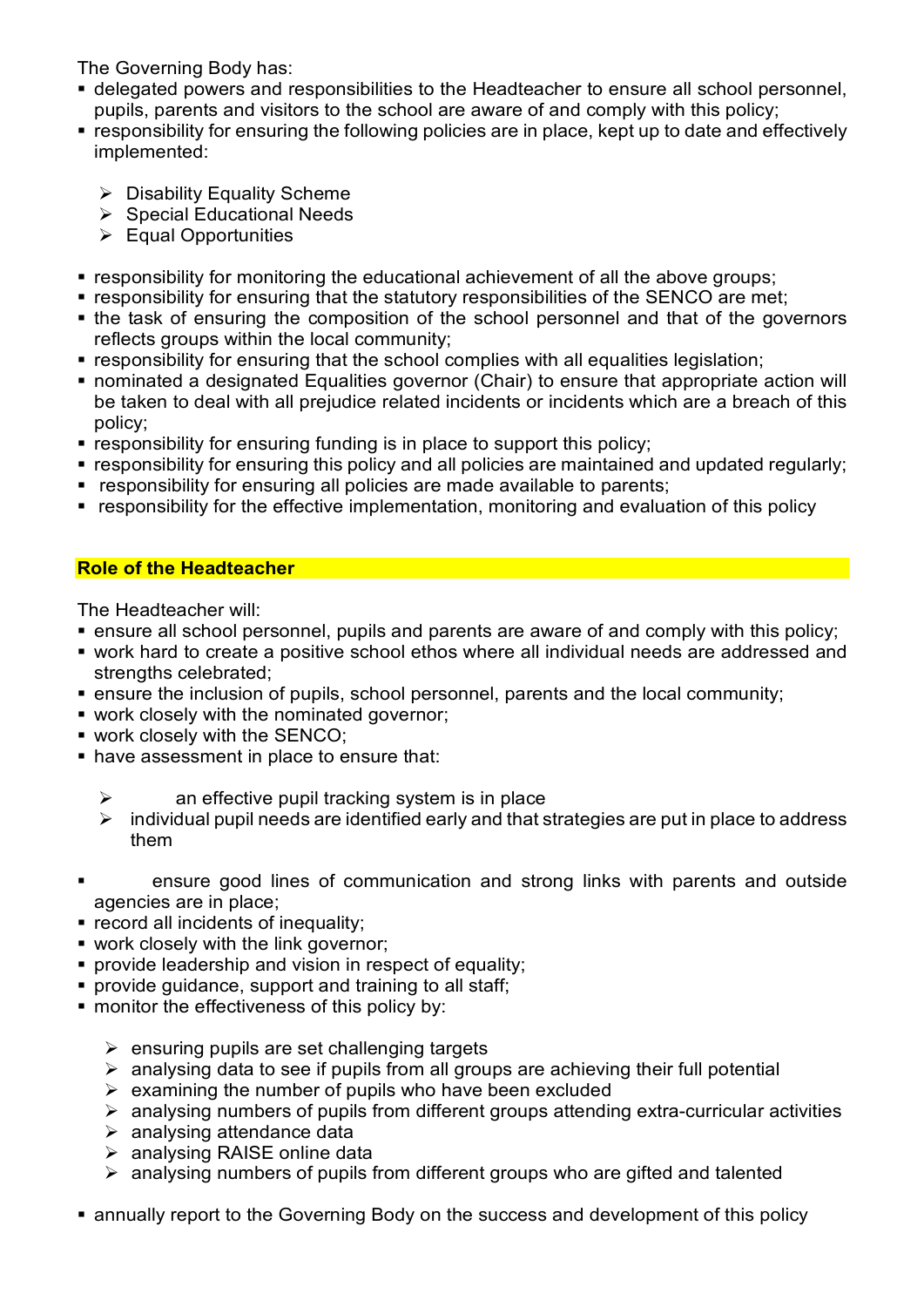# Role of the Nominated Governor (Chair)

The Nominated Governor will:

- work closely with the Head teacher:
- ensure this policy and other linked policies are up to date;
- **EXECT:** ensure that everyone connected with the school is aware of this policy;
- annually report to the Governing Body on the success and development of this policy

# Role of the Senior Leadership Team

The Senior Leadership Team will:

- consider Inclusion being a priority of the school's development plan;
- **provide resources to support this policy;**
- monitor the performance of pupils by analysing data and by discussion with class teachers;
- **number 1** monitor the progress and development of this policy;
- **assess the impact of this policy**

# Role of School Personnel

School personnel will:

- comply with and implement this policy;
- take into account the abilities of all pupils with work being differentiated to fit the needs of everyone;
- use a variety of teaching styles to deliver a broad and balanced curriculum;
- create a positive classroom environment by having high expectations, encouraging pupils, involving pupils, and respecting their feelings;
- **Example 3 is assist in the monitoring and tracking of pupils;**
- work closely with all coordinators and outside agencies;
- devise and monitor:
	- $\triangleright$  Support Plans
	- $\triangleright$  pastoral support programmes
	- $\triangleright$  Education Health Care Plans
- ensure special educational needs pupils have the correct support they require to address their specific needs;
- ensure disabled pupils take a full part in all school activities both on and off the school site;
- ensure pupils with behavioural needs have their own pastoral support programme;
- ensure pupils with English as an additional language have input from a specialist teacher;
- **EXECT** ensure early intervention programmes support pupils eligible for free school meals;
- **EXT** ensure pupils who are gifted and talented are identified and that their needs are met:
- ensure the needs of all new arrivals are identified and the appropriate support is allocated

# Role of Pupils

Pupils will be aware of and comply with this policy and help to make new arrivals welcome to the school.

#### Role of the School Council

The School Council will be involved in:

organising surveys to gauge the thoughts of all pupils;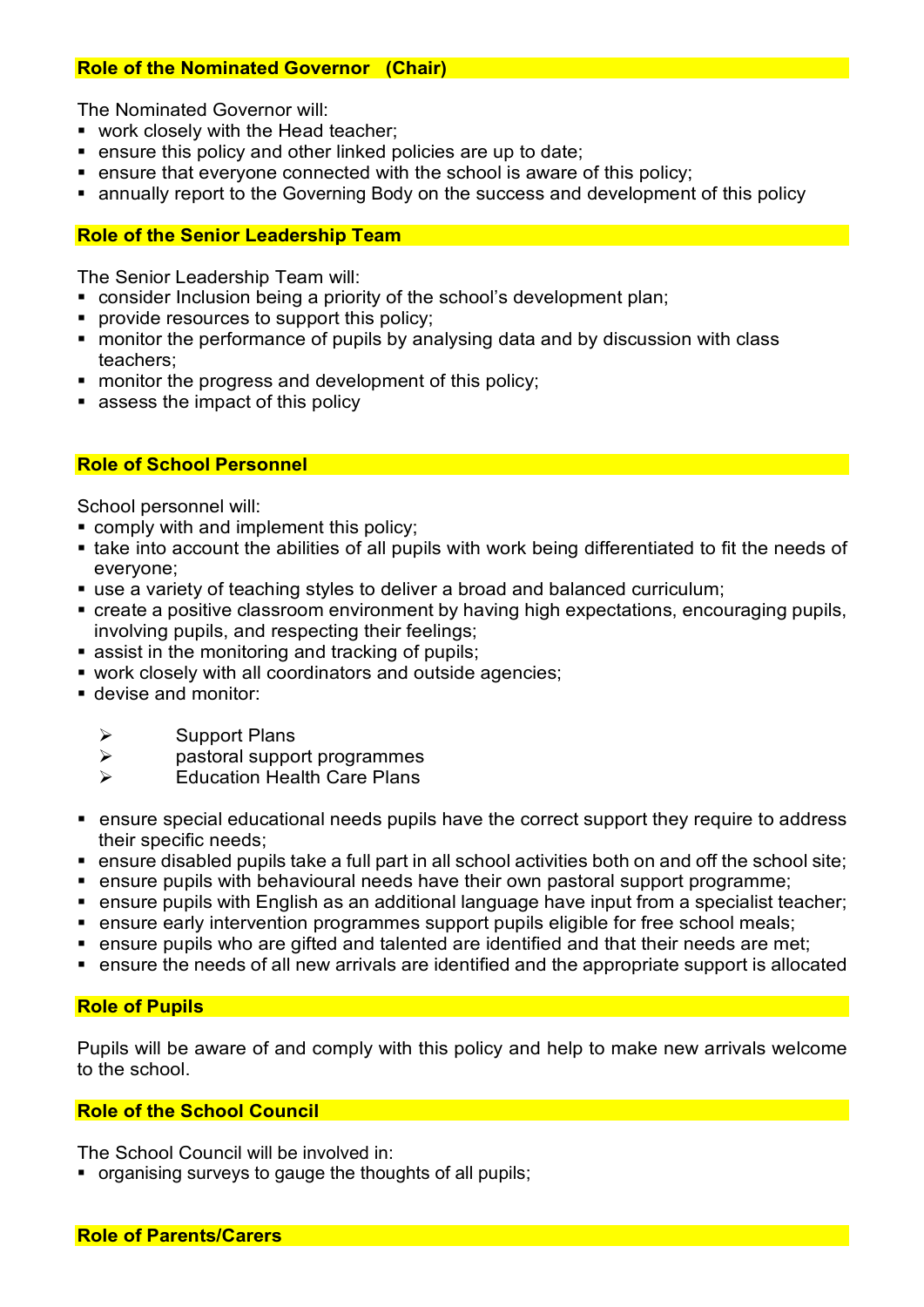Parents/carers will:

- **•** be aware of and comply with this policy;
- **work in partnership with the school:**
- comply with this policy for the benefit of their children;
- **•** be asked to take part periodic surveys conducted by the school;
- support the school Code of Conduct and guidance necessary to ensure smooth running of the school

## Raising Awareness of this Policy

We will raise awareness of this policy via:

- the School prospectus
- $\blacksquare$  the school website
- the Staff Handbook
- meetings with parents such as introductory, transition, parent-teacher consultations and periodic curriculum workshops
- school events
- meetings with school personnel
- **EXECOMMUNICATIONS With home such as new sletters**
- reports such annual report to parents and Headteacher reports to the Governing Body
- **·** information displays

### **Training**

We ensure all school personnel have equal chances of training, career development and promotion.

Periodic training will be organised for all school personnel so that they are kept up to date with new information and guide lines concerning equal opportunities.

#### Equality Impact Assessment

Under the Equality Act 2010 we have a duty not to discriminate against people on the basis of their age, disability, gender, gender identity, pregnancy or maternity, race, religion or belief and sexual orientation.

This policy has been equality impact assessed and we believe that it is in line with the Equality Act 2010 as it is fair, it does not prioritise or disadvantage any pupil and it helps to promote equality at this school.

#### Monitoring the Effectiveness of the Policy

The practical application of this policy will be reviewed annually or when the need arises by the Headteacher and the nominated governor.

A statement of the policy's effectiveness and the necessary recommendations for improvement will be presented to the Governing Body for further discussion and endorsement. (See Policy Evaluation)

#### Linked Policies

| Anti-bullying                         | English as an Additional Language |
|---------------------------------------|-----------------------------------|
| Equal Opportunities                   | More Able and Talented            |
| <b>Special Educational Needs</b>      | Teaching and Learning             |
| <b>Pupil Behaviour and Discipline</b> |                                   |